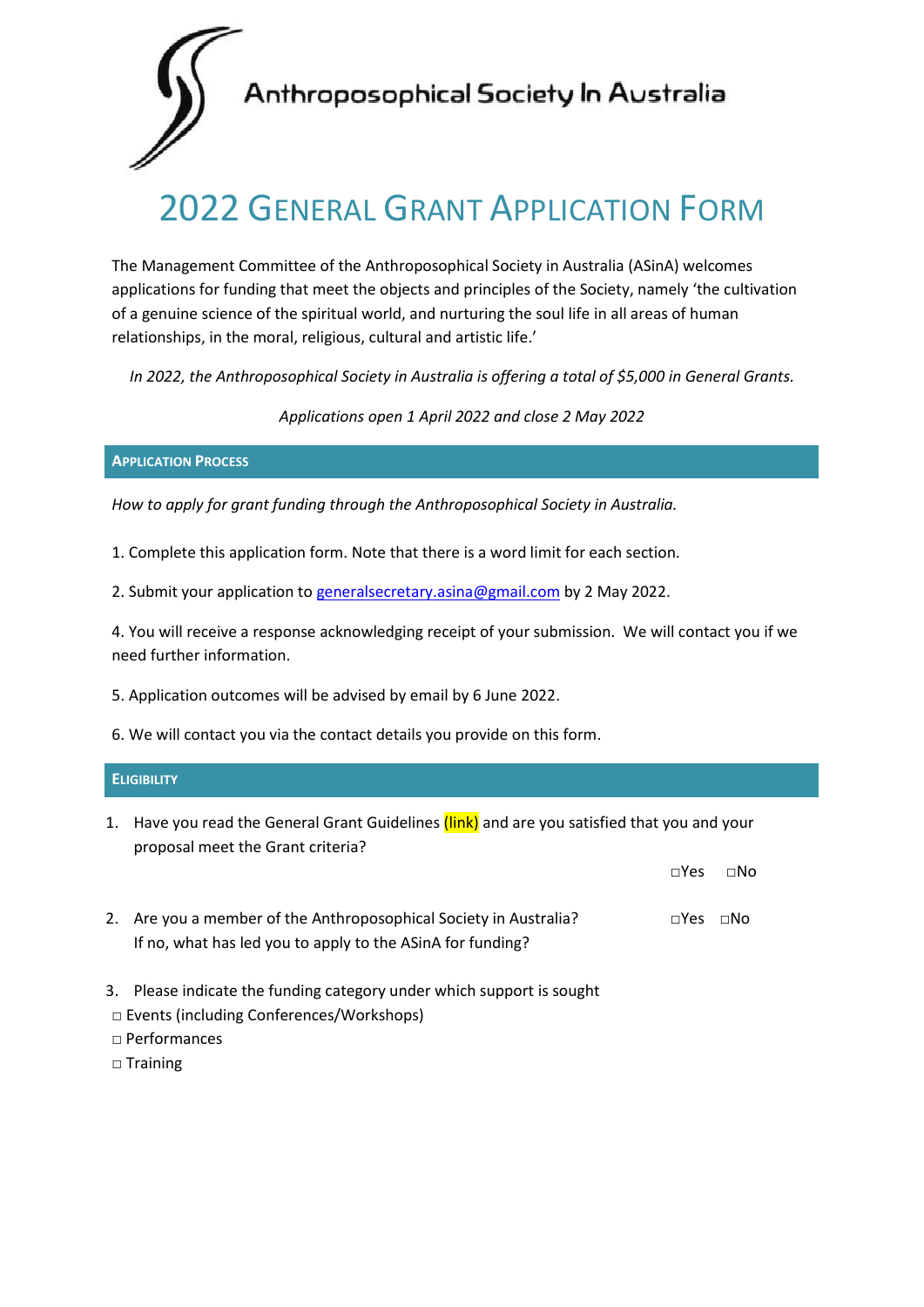**A. GRANT AND APPLICANT DETAILS**

#### 1. GRANT DETAILS

Title of Event/Performance/Training: Start Date: The Start Date: Finish Date: Total Amount Requested:

By what date do you need funds?

| 2. APPLICANT DETAILS         |                      |      |                        |  |
|------------------------------|----------------------|------|------------------------|--|
| Name                         |                      |      |                        |  |
| Organisation (if applicable) |                      |      |                        |  |
| <b>Postal Address</b>        |                      |      |                        |  |
|                              |                      |      |                        |  |
| Email                        |                      |      |                        |  |
| <b>Phone Number</b>          |                      |      |                        |  |
| Mobile                       |                      |      |                        |  |
| <b>Bank Details</b>          | <b>Account Name:</b> | BSB: | <b>Account Number:</b> |  |
|                              |                      |      |                        |  |

3. BACKGROUND INFORMATION

Please tell us a little about yourself or your group (max 200 words)

# **B. GRANT INFORMATION**

1. SUMMARISE WHAT YOU ARE SEEKING FUNDING FOR IN ONE SENTENCE (MAX. 25 WORDS)

2. IF RELEVANT, NOW DESCRIBE THE EVENT/PERFORMANCE/TRAINING IN MORE DETAIL. WHAT WILL YOU DO WITH THE FUNDING, INCLUDING THE SPECIFIC ACTIVITIES THAT WILL TAKE PLACE (MAX. 300 WORDS)?

NOTE: If seeking funding for training please provide; the fee per annum and the cost of the whole training activity.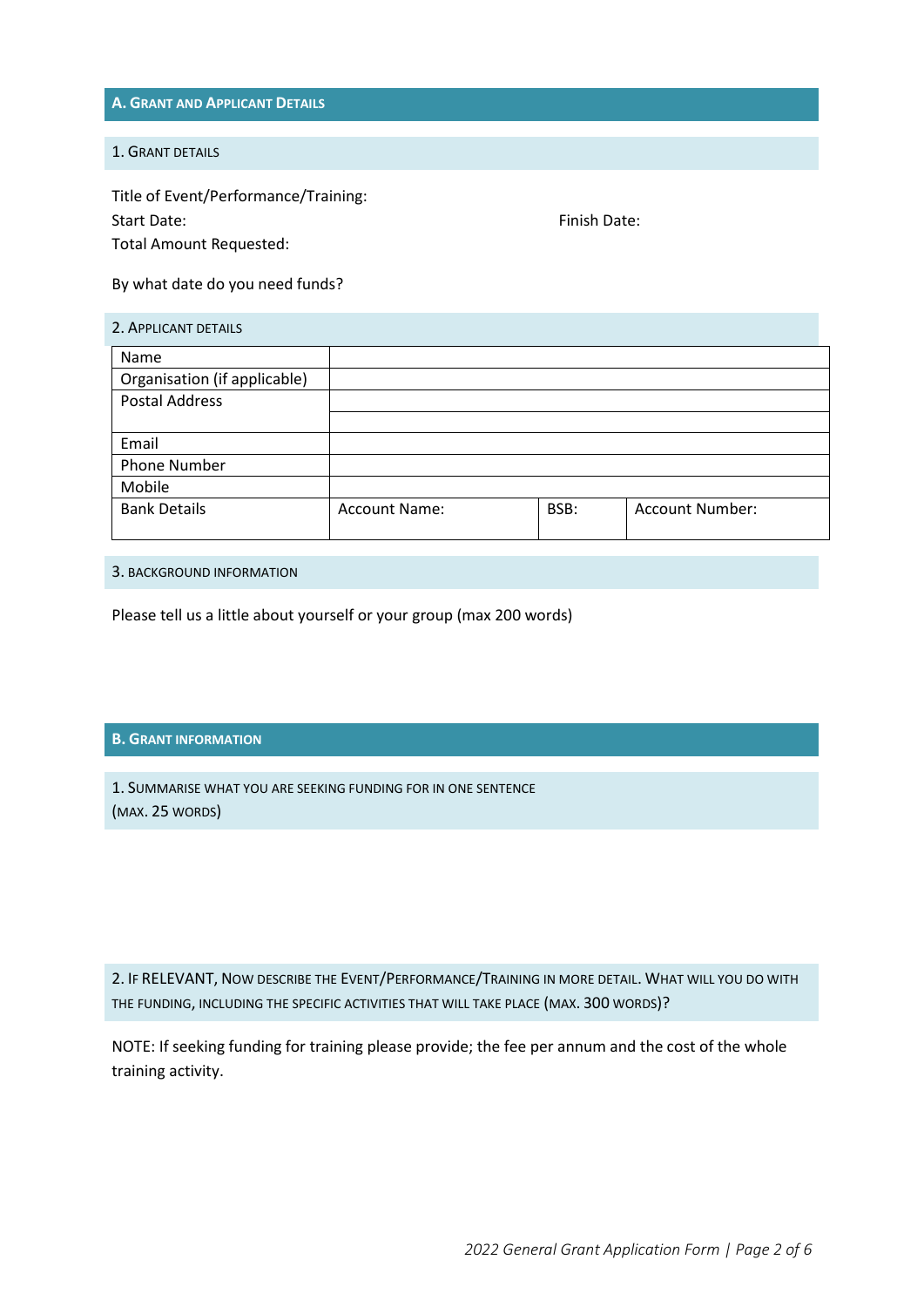3. HOW DO YOU THINK YOUR EVENT/PERFORMANCE WILL MEET AND/OR FURTHER THE OBJECTS OF THE SOCIETY? WHAT IS THE REAL-WORLD RELEVANCE OF IT? (MAX. 400 WORDS)

#### 4. IMPLEMENTATION PLAN

Complete the table below to outline how you plan to deliver your Event/Performance and when each milestone will occur. It is important to include enough detail to demonstrate that critical elements of project planning have been considered. Indicators of Achievement should be specific and measurable (eg: 50 participants enrolled, or 4 workshops delivered).

| Milestone or Activity | Indicator of Achievement | Time frame |
|-----------------------|--------------------------|------------|
|                       |                          |            |
|                       |                          |            |
|                       |                          |            |
|                       |                          |            |
|                       |                          |            |
|                       |                          |            |
|                       |                          |            |
|                       |                          |            |
|                       |                          |            |
|                       |                          |            |
|                       |                          |            |
|                       |                          |            |
|                       |                          |            |
|                       |                          |            |

# 5. BUDGET

Project budget: a clear budget is important in the consideration of your grant application. Please be as specific and as accurate as possible.

| <b>Income</b>                                              |  |  |
|------------------------------------------------------------|--|--|
| Amount sought from the Society in Australia                |  |  |
| Cash contribution from the applicant                       |  |  |
| Confirmed funding from other sources                       |  |  |
| Applied for, but unconfirmed funding from other sources    |  |  |
| Projected income to be generated from the project (if any) |  |  |
| Other sources of income relevant to the project            |  |  |
| In-kind* contributions                                     |  |  |
| Total Income                                               |  |  |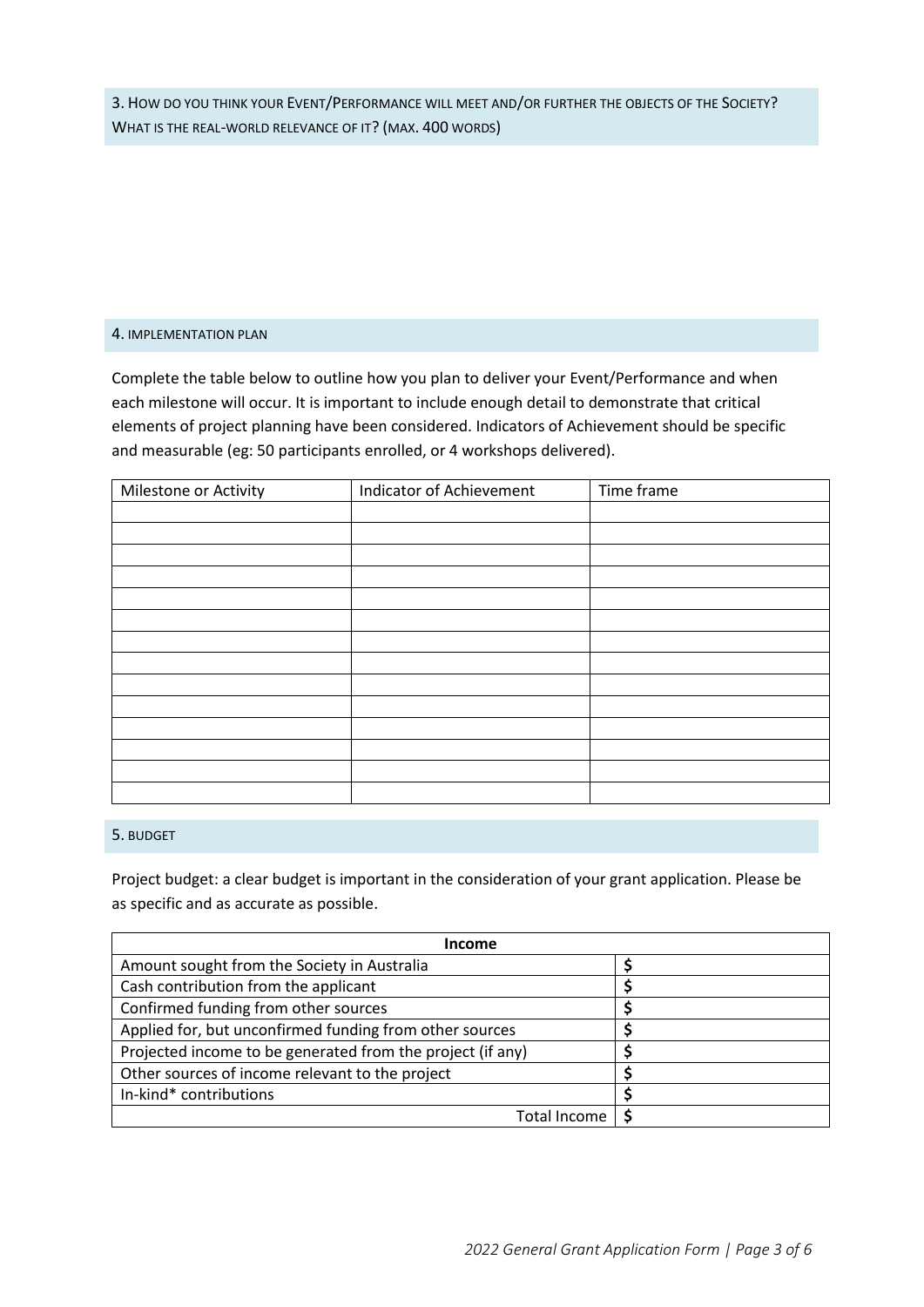| Expenditure            |    |  |  |
|------------------------|----|--|--|
|                        | \$ |  |  |
|                        | \$ |  |  |
|                        | \$ |  |  |
|                        | \$ |  |  |
|                        | \$ |  |  |
|                        | \$ |  |  |
|                        | \$ |  |  |
|                        | \$ |  |  |
|                        | \$ |  |  |
|                        | \$ |  |  |
|                        | \$ |  |  |
|                        | \$ |  |  |
| Total Expenditure   \$ |    |  |  |

\*In-kind contributions are non-cash contributions of equipment, materials, time and services. An estimated value should be given for each item. In-kind contributions should be listed as both an income and an expense item. Artist/ Presenter fees & per diems will not be counted as in-kind contributions.

Note that the budget must balance i.e. the total income must equal total expenditure.

# 6. PARTICIPANTS (FOR EVENTS ONLY)

*Only complete this question if you are applying for an Event (Workshop/Conference)*  a. How many people do you expect to attend this event?

b. Who are the event participants likely to be (max. 25 words)?

#### 7. ACKNOWLEDGEMENT

Where relevant please indicate how you might acknowledge the Anthroposophical Society in Australia's support. This may include in promotion, via media, internet, newsletters.

If you are successful in your application, would you like the Society to promote your event/performance via our membership networks and our website?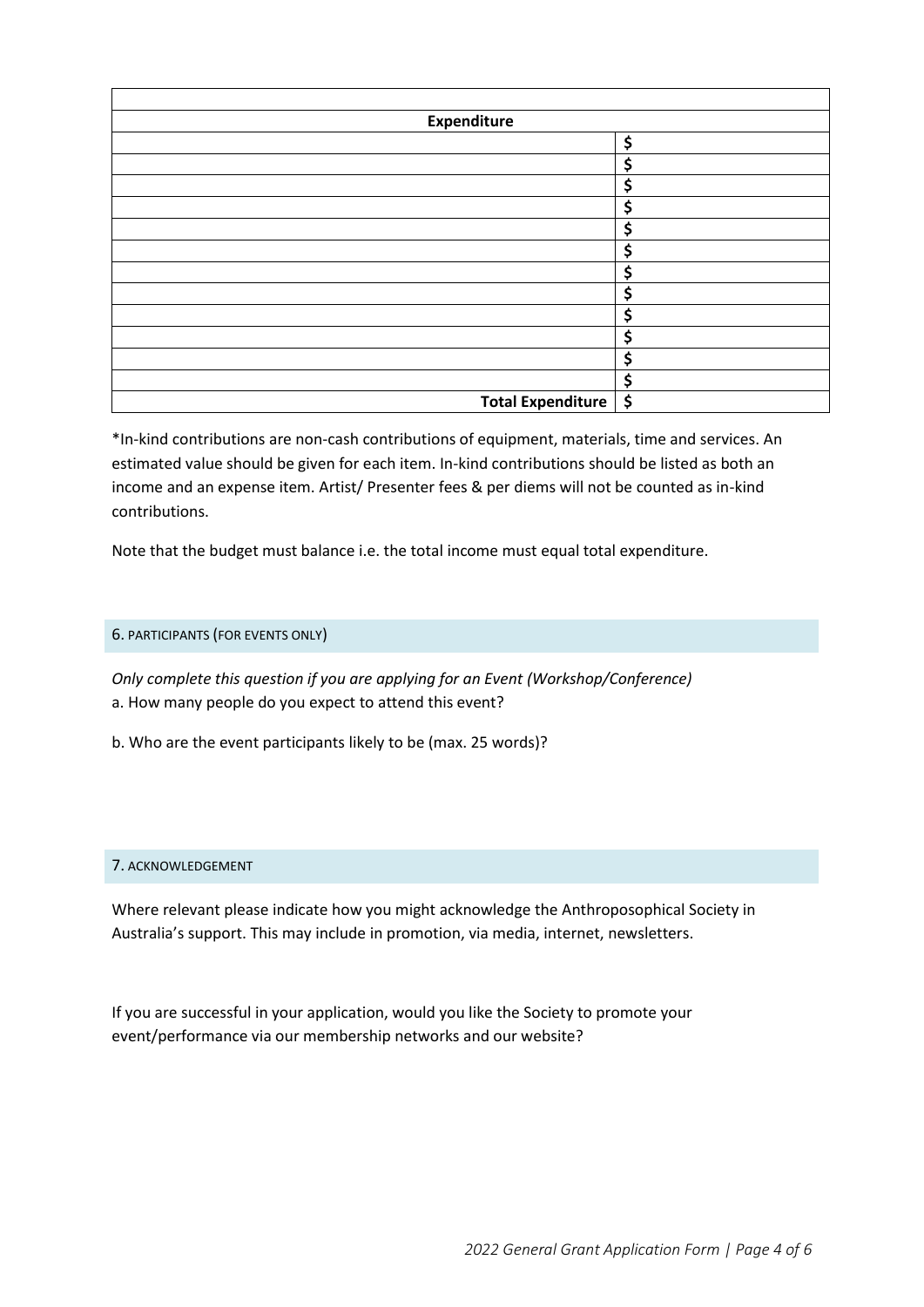## 8. REFEREES (FOR APPLICATIONS FOR OVER \$1,000)

Provide details of two (2) referees who are able to comment either on the need for the Event/Project/Performance you are proposing, or your ability to deliver it. For those seeking support with training fees give two references attesting to capacity and commitment.....

| Referee 1            | Referee 2            |
|----------------------|----------------------|
| <b>Contact Name:</b> | <b>Contact Name:</b> |
| Organisation:        | Organisation:        |
| Position:            | Position:            |
| Phone:               | Phone:               |
| Email:               | Email:               |

#### 9. ACQUITTAL

After completion of your proposed activity, please provide evidence that the funds were spent as planned, and a simple report (appropriate for the scale and duration of the proposal) for the Society records.

- For single events: report within a month
- For long term projects: report annually

\*Where relevant please provide a report that can be published in our newsletter, journal or website.

If your activity makes a profit, please consider making a contribution to the Society for the benefit of others in the future.

#### **DECLARATION AND CONSENT**

I declare that:

The information supplied to the Anthroposophical Society in Australia is, to the best of my knowledge, accurate and complete. **□**Yes □No

The Anthroposophical Society in Australia Management Committee will be notified of any change to details provided and will be advised of any circumstances that may affect the accuracy of the Grant Application submitted **□**Yes □No

To enable details of the Grant Application to be confirmed, and to facilitate the processing of the application, I consent to the Society's Management Committee contacting any relevant persons or organisations about the application **□**Yes □No

I will repay any grants received for training, if the course is not completed **□**Yes □No

Signature:

Date: